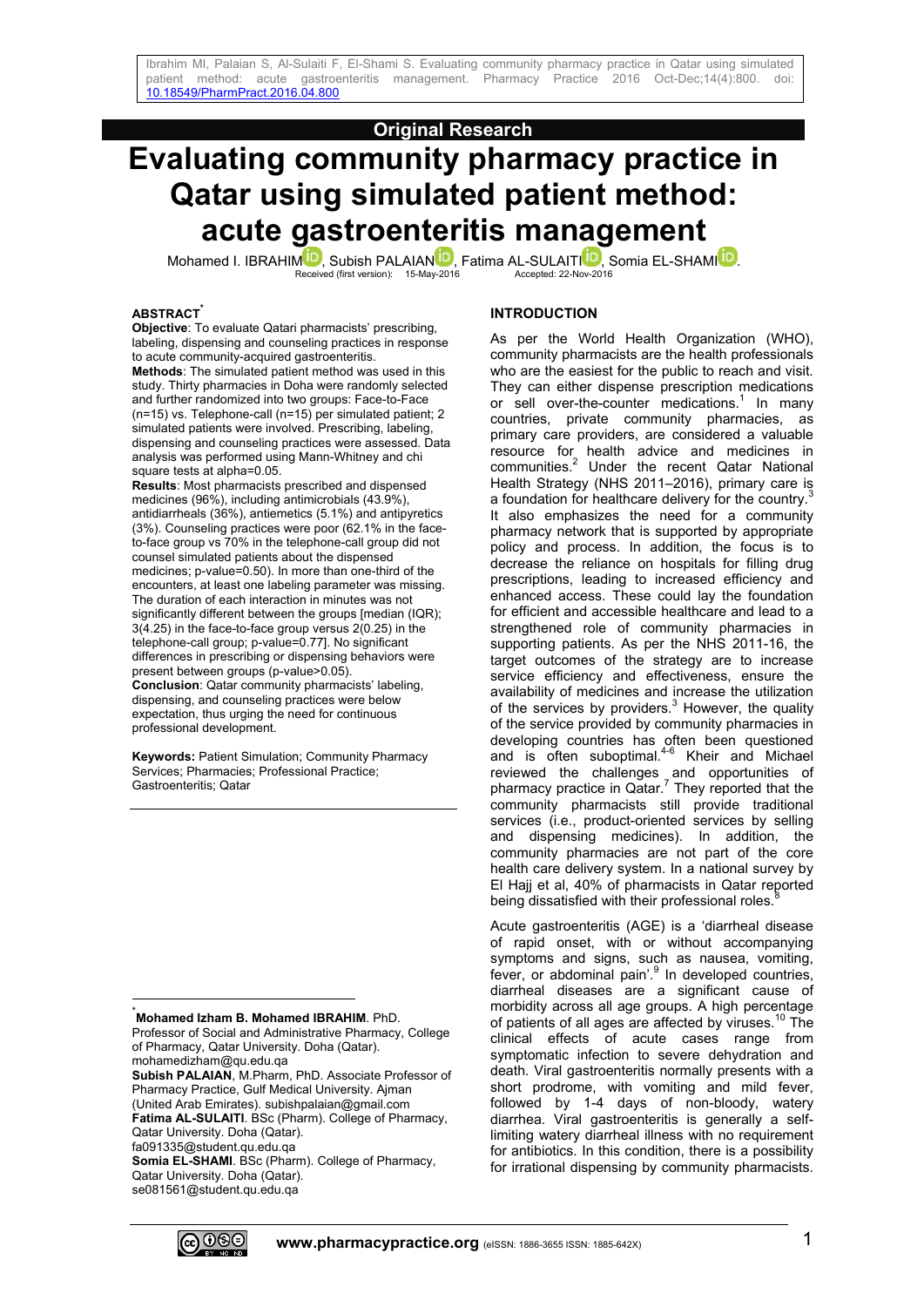

Figure 1. Study flow chart

Hence, the authors chose to use this condition as the simulated disease in this study.

There has been a paucity of data regarding the quality of pharmacy services in the middle-east countries, particularly in Qatar. Thus, it would be interesting to study the shortcomings in professional practice in terms of advice-giving and the rational use and supply of medicines. In Qatar, medicines are prescribed by the medical doctors and dispensed by the pharmacists. In community pharmacy setting, pharmacists dispense prescription items, and recommend and sell the non-prescription products e.g. over-the-counter medicines. In addition to consumers' visits to the pharmacies, it is quite common for the people especially the local people to order medicines or get their prescriptions filled through telephone calls. For the latter condition, usually the medicines will be pick up by the house driver. Pharmacists are expected to contribute effectively to the health care system and contribute to achieving Qatar Vision 2030, which emphasizes human, social, economic and environmental development $11$ , and to  $QNHS2011-16<sup>3</sup>$  To achieve the above goals, the barriers to the provision of higher quality care and ways in which these might be overcome must be identified and examined.

In this study, the authors aimed to determine the prescribing practices and the information provided, both verbal and written (labeling), by Qatari community pharmacists to acute gastroenteritis patients.

## **METHODS**

The research proposal was approved by the Qatar University Institutional Review Board (QU-IRB: 167/12).

## **Study design**

In this study, a non-traditional survey method (i.e., the simulated patient method using mystery patient/shopper) was adopted. This method provides a way to document unconscious real behavior and practice from the client's perspective in a first-hand and standardized fashion. This method is also simple and is a method for assessing the community pharmacists' dispensing practices.<sup>12,13</sup> The simulated patient method, which is also described in literature as the mystery shopper technique, is a method that can be effectively used to study the practice perspectives and professional behaviors. It is a tested and wellaccepted method for evaluating community pharmacists' professional behaviors.

The simulated patients were final year BSc(Pharm) students from the College of Pharmacy in the Qatar University. They were basically trained to act as patients and pretend to produce a real-life scenario. The simulated patient training included expectations of care, normalizing the AGE experience, introduction and development of scenarios, colloquialisms, researcher-patient balance, dealing with tricky questions/situations, extensive role playing, and data capture tools. Two simulated patients were trained on how to act as an AGE patient and the types of questions to ask via face-toface interaction/consultation (pharmacy visits) and consultation and request through a telephone call (see Figure 1).

## **Study subjects**

Of the 175 pharmacies in Qatar (on the list of pharmacies obtained from the Supreme Council of Health (SCH)), 30 community pharmacies in Doha, the capital city, were randomly selected. These 30 pharmacies were randomized using IBM SPSS

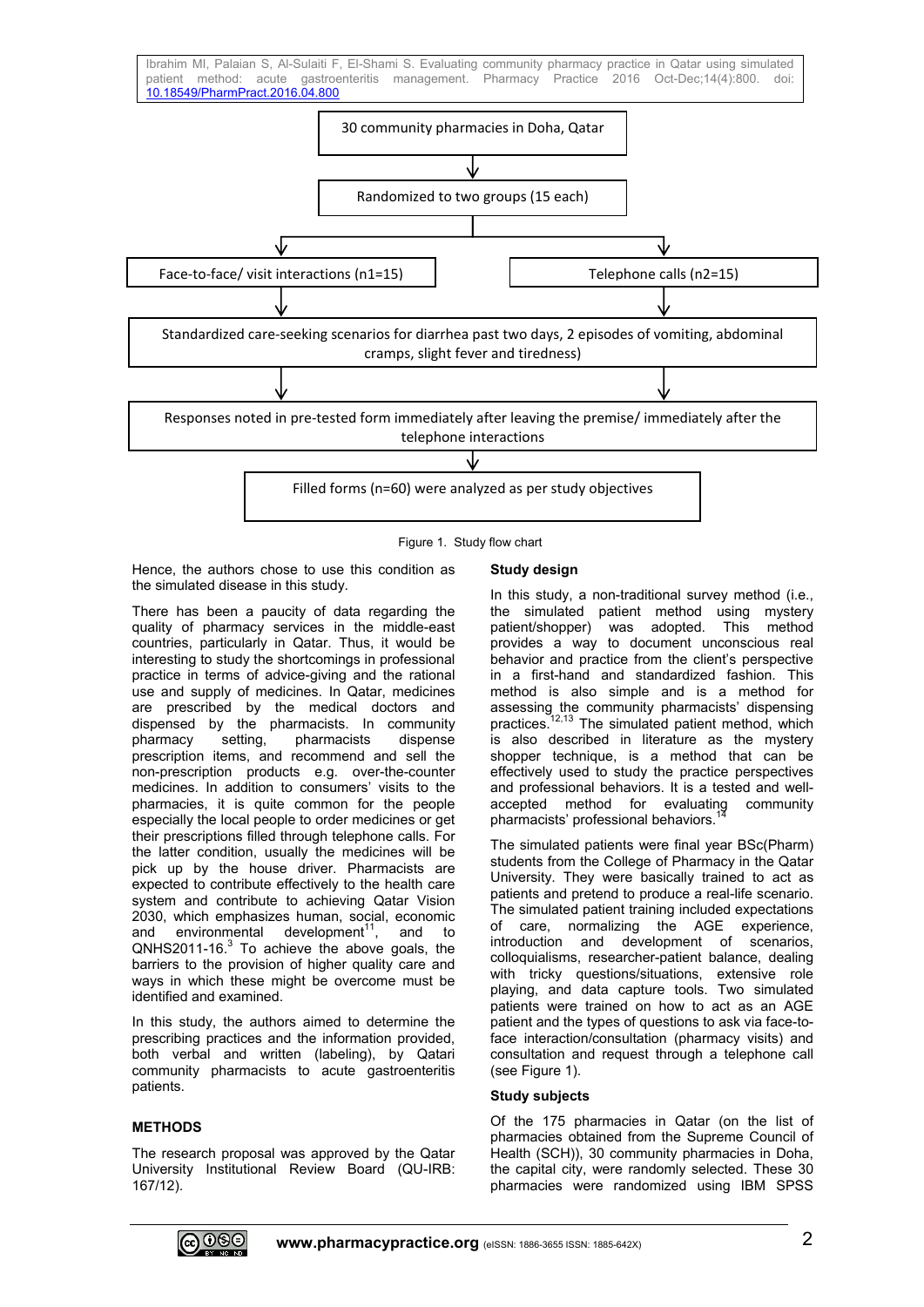Ibrahim MI, Palaian S, Al-Sulaiti F, El-Shami S. Evaluating community pharmacy practice in Qatar using simulated patient method: acute gastroenteritis management. Pharmacy Practice 2016 Oct-Dec;14(4):800. [10.18549/PharmPract.2016.04.800](https://doi.org/10.18549/PharmPract.2016.04.800)

| Table 1. The simulated client scenario |                                                                                    |  |  |
|----------------------------------------|------------------------------------------------------------------------------------|--|--|
| Stage                                  | <b>Activity</b>                                                                    |  |  |
| I. Entry into pharmacy and presenting  | SC goes into the target pharmacy and greets the pharmacist (get the                |  |  |
| symptoms                               | pharmacist not the staff) and presented the following symptoms:                    |  |  |
|                                        | "I am looking for medicines for diarrhea"                                          |  |  |
|                                        | "I had diarrhea for the last 2 days; went to the toilet 3-4 times a day"           |  |  |
|                                        | "I vomited twice, have cramping at the abdominal site and slight fever; I am       |  |  |
|                                        | feeling tired with body pain and very uncomfortable"                               |  |  |
| II. Waiting for the response           | The SC waits for the response from pharmacist                                      |  |  |
| III. Receiving advice                  | The SC observe the activities performed by the pharmacist in a sequential          |  |  |
|                                        | manner                                                                             |  |  |
|                                        | Any advice (if given)                                                              |  |  |
|                                        | Type of non-pharmacological advice given                                           |  |  |
|                                        | Details on prescribed medicines                                                    |  |  |
|                                        | What type of medicines? For what purpose? How was the label?<br>Adequate? Quality? |  |  |
|                                        | If the pharmacists ask the SCs to see a physician, and refuse to treat, it is      |  |  |
|                                        | considered good                                                                    |  |  |
|                                        | However, insist to have medicines before seeing a physician.                       |  |  |
|                                        | If they prescribe medicines, look for any antibiotic. If none, ask for one.        |  |  |
|                                        | Look for their response.                                                           |  |  |
|                                        | The payment made (in Qatari riyals)                                                |  |  |
| IV. Thanks giving                      | Before leaving, wish thank you.                                                    |  |  |
| V. Documentation of the observations   | After leaving, a distance from the pharmacy, maybe in the car, note down           |  |  |
| in the data collection form            | all the information                                                                |  |  |

Statistics for Windows, Version 21.0 (Armonk, NY: IBM Corp.) into 2 groups using a simple randomization technique: Group 1 (n=15): face-toface interaction and Group 2 (n=15): telephone call interaction. For each pharmacy, two encounters were done (i.e. 30 visits for face-to-face interactions and 30 interactions through telephone calls, for a total of 60 encounters).

## **Study tools development and validation**

The following scenarios, questions and dialogue were used by the simulated patients during the data collection process (face-to-face and telephone call) (Table 1). The scenario was developed in consultation with a physician and a pharmacist. In addition, the scenario mimicked the common behavior of the consumers in the country and region, e.g., insisting on a medicine if referral advice is provided, and it is typical for patients to insist on an antibiotic; frequently, a patient will not be satisfied when leaving the pharmacy without a single medicine. Furthermore, it is appropriate to assess the pharmacist's profit-making behavior vs professionalism. The pharmacy authority applies strict regulations on the use of antibiotics; thus, it is also interesting for researchers to assess pharmacists' behavior.

A data collection form was used to document all of the information and data. The data collection form consisted of 'Numbers and categories of medicines dispensed', 'Cost of medications dispensed', 'Brand or generic medicines', 'Labeling standard', 'Counselling standard', 'Symptomatic diagnosis scenario', 'Adherence to therapeutic guidelines', 'Appropriateness of dosage regimen', and 'Refusal or agreeable to dispense ABC'.

## **Validation of method**

The researchers pre-tested the data collection method to assess its content validity by showing it to faculty members in the College of Pharmacy and a general practitioner practicing in Qatar. After making improvements to the pilot test [here, the

researchers used the method (Table 1) on a very small sample size of 3 community pharmacies; these 3 pharmacies were not included in the final study], the method was considered acceptable and was finalized for the main study. The simulated patients were trained 2-3 hours before the pilot study and again after the pilot study. Feedback was obtained from the simulated patients. Problems were rectified, and the necessary improvement/changes were made to the tool and study design.

## **Outcome measures**

The various outcomes measured in the study were 'Background of the community pharmacy: name of pharmacy, location, gender of the pharmacist, type of pharmacy', 'Quality of information and advice provided by the community pharmacists: patient-, disease- and medicine-related', 'Type and quality of medicines prescribed and dispensed: class of medicines, branded vs generic, number of medicines', and 'Cost of medicines: amount of money paid by mystery patient – each medicine and total amount'.

## **Data collection method**

Information gathered through face-to-face interactions was documented in a pre-tested form (tested during pilot study) immediately after leaving the premise, thus ensuring that the activity was not observed by the concerned pharmacy staff. Similarly, the information gathered through telephone interactions was documented in a pretested form immediately after the telephone conversations. The labeling data were gathered after picking up the medicines. Data about counseling, if provided through the telephone conversation, were gathered by the simulated patients or, if the medicines were picked up later, by the simulated patients.

## **Data management and analysis**

Descriptive statistics, such as the mean (SD), median (IQR), and frequency (%), were used. The

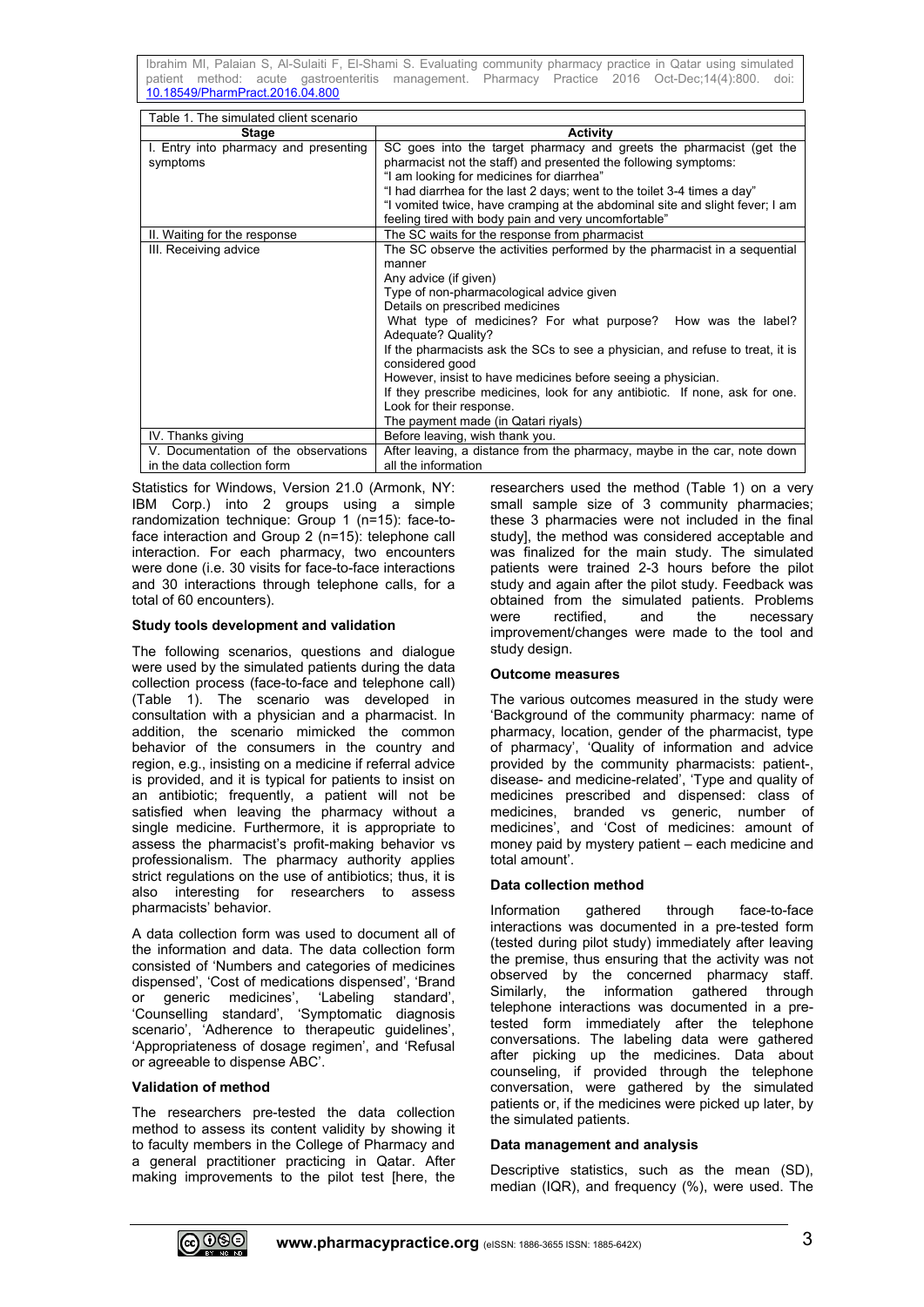Ibrahim MI, Palaian S, Al-Sulaiti F, El-Shami S. Evaluating community pharmacy practice in Qatar using simulated patient method: acute gastroenteritis management. Pharmacy Practice 2016 Oct-Dec;14(4):800. [10.18549/PharmPract.2016.04.800](https://doi.org/10.18549/PharmPract.2016.04.800)

| Table 2. Demographic characteristics of study subjects (n=30) |                          |                            |          |
|---------------------------------------------------------------|--------------------------|----------------------------|----------|
|                                                               | <b>Intervention</b>      |                            |          |
| Item                                                          | Visit ( $n=30$ )         | Telephone call<br>$(n=30)$ | p value* |
| Language (n, %)                                               |                          |                            | 0.070    |
| English<br>Arabic                                             | 11 (36.67)<br>19 (63.33) | 18 (60)<br>12 (40)         |          |
| Type of Pharmacy (n, %)                                       |                          |                            | 0.597    |
| Chain                                                         | 16 (53.33)               | 16 (53.33)                 |          |
| Independent                                                   | 14 (46.66)               | 14 (46.66)                 |          |
| Gender of Pharmacist (n, %)                                   |                          |                            | 0.067    |
| Male                                                          | 26 (86.67)               | 20 (66.67)                 |          |
| Female                                                        | 4(13.33)                 | 10(33.3)                   |          |
| Ethnicity of Pharmacist (n, %)                                |                          |                            | 0.121    |
| Arab                                                          | 18(60)                   | 18 (40)                    |          |
| Non-Arab                                                      | 12(40)                   | 12 (60)                    |          |
| Analysis was carried out using Chi-Square test                |                          |                            |          |

normality test was carried out using the Kolmogorov Smirnov test. Student's t-test or the Mann-Whitney test was used for continuous data, and the Chisquare test or Fisher's exact test was used for categorical data at an alpha level of 0.05 to compare between the groups and 2 simulated patients to assess the consistency of practices. The statistical software IBM SPSS Statistics for Windows, Version 21.0 (Armonk, NY: IBM Corp.) was used for data analysis.

## **Pilot Study**

The study design and tool used were tested with 3 pharmacies before the major study to ensure the feasibility of the study, to identify and rectify any possible problems in the study, to estimate the time used for each method, and to test the data collection form and data analysis procedures.

## **RESULTS**

Overall, 30 community pharmacies were visited by 2 simulated patients, for a total of 60 community pharmacy encounters. The demographic details of the respondents are listed in Table 2. There were no significant differences in the study sample's demographics (p-value>0.05).

The labeling included dose frequency (73.3% of medicines in the visit group vs. 75.9% in the Telephone-call group; p-value=0.824), dose (66.7% of medicines in the visit group vs. 79.3% in the Telephone-call group; p-value=0.27) and course duration (34.5% of medicines in the visit group vs. 33.3% in the Telephone-call group; p-value=0.92). The details are summarized in Table 3.

The findings revealed that none of the pharmacists assessed the past medical history of the simulated patients. No significant differences in prescribing and dispensing behavior were present between the groups (p-value>0.05). Details are tabulated in Table 4.

The most commonly dispensed drug category was 'antibacterials (n=41; 43.16%), followed by antidiarrheals (n=36; 37.89%) and others. The details are presented in Table 5.

Of the total 95 drugs prescribed, the most common one was loperamide (an antimotility drug), accounting for 37.89% (n=36), followed by nitrofuroxazide (n=21; 22.11%). Details are listed in Table 6.

The median (IQR) time spent by the community pharmacist is listed in Table 7. It was observed that the duration of interaction in minutes was not significantly different between the groups [median (IQR); 2(2.0-5.0) in the visit group vs. 2(1.0-4.0) in the Telephone-call group, p-value=0.77]. It was noticed that in up to 75% of the cases, the cost was less than QAR30.00 (USD 8.24; 1 Qatari Riyal =0.27 USD). A higher number (30%) of the prescriptions charged less than QAR10.00 / USD 2.75, followed by QAR20.00-29.99 / USD 5.5-8.24 (28.3%) and 16.7% were from QAR10.00- 19.99/USD 2.75-5.49. The cost per prescription ranged from QAR0 to QAR89/USD 0-24.44 (Table 7).

| Table 3. Labeling quality of the community pharmacies (n=30)                              |         |                     |                                     |           |
|-------------------------------------------------------------------------------------------|---------|---------------------|-------------------------------------|-----------|
| <b>Labeling Indicators</b>                                                                |         | Visit (n=30)<br>[%] | <b>Telephone Call</b><br>(n=30) [%] | p-value * |
| medicine name, drug strength,<br>Writing<br>dispensing, expiry date and auxiliary labels. | date of |                     |                                     |           |
|                                                                                           | Yes     | 0                   | 0                                   |           |
|                                                                                           | No      | 100                 | 100                                 |           |
| Dosing frequency                                                                          |         |                     |                                     | 0.824     |
|                                                                                           | Yes     | 73.3                | 75.9                                |           |
|                                                                                           | No      | 26.7                | 24.1                                |           |
| Dose                                                                                      |         |                     |                                     | 0.275     |
|                                                                                           | Yes     | 66.7                | 79.3                                |           |
|                                                                                           | No      | 33.3                | 20.7                                |           |
| Course duration                                                                           |         |                     |                                     | 0.926     |
|                                                                                           | Yes     | 34.5                | 33.3                                |           |
|                                                                                           | No      | 65.5                | 66.7                                |           |
| * Analysis was carried out using Chi-Square test                                          |         |                     |                                     |           |

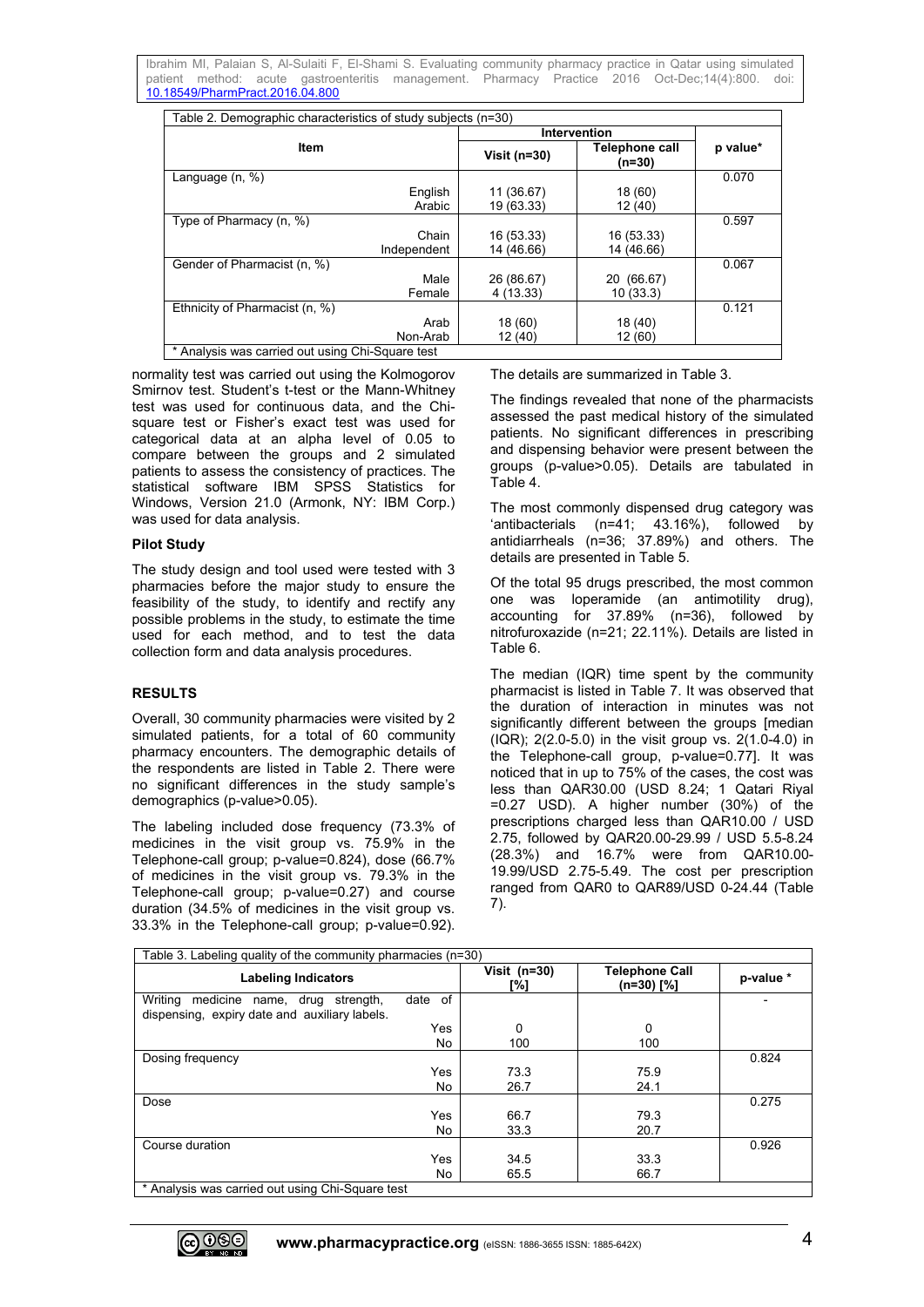Ibrahim MI, Palaian S, Al-Sulaiti F, El-Shami S. Evaluating community pharmacy practice in Qatar using simulated patient method: acute gastroenteritis management. Pharmacy Practice 2016 Oct-Dec;14(4):800. [10.18549/PharmPract.2016.04.800](https://doi.org/10.18549/PharmPract.2016.04.800)

| Table 4. Counseling practices across community pharmacists (n=30)                                  |                       |                                       |           |
|----------------------------------------------------------------------------------------------------|-----------------------|---------------------------------------|-----------|
| <b>Counseling Indicators</b>                                                                       | Visit<br>$(n=30)$ [%] | <b>Telephone Call</b><br>$(n=30)$ [%] | p-value * |
| Name, indication, dosage and route of administration                                               |                       |                                       | 0.500     |
| Yes                                                                                                | 37.9                  | 30                                    |           |
| No.                                                                                                | 62.1                  | 70                                    |           |
| Explaining time for a medication to show an effect                                                 |                       |                                       | 0.321     |
| Yes                                                                                                | $\Omega$              | 3.3                                   |           |
| No                                                                                                 | 100                   | 96.7                                  |           |
| Explaining how long the patient might be taking the medication regimen                             |                       |                                       | 0.143     |
| Yes                                                                                                | 6.9                   | 0                                     |           |
| No                                                                                                 | 93.1                  | 100                                   |           |
| Asking about other allergies and treatments                                                        |                       |                                       |           |
| Yes                                                                                                | 0                     | 0                                     |           |
| No.                                                                                                | 100                   | 100                                   |           |
| Discussing<br>benefits.<br>drug<br>adverse<br>reactions.<br>precautions<br>or<br>contraindications |                       |                                       |           |
| Yes                                                                                                | 0                     | 0                                     |           |
| No                                                                                                 | 100                   | 100                                   |           |
| *Analysis was carried out using Chi-Square test                                                    |                       |                                       |           |

## **DISCUSSION**

Community pharmacy practice is an important role of the pharmacist and an integral part of the healthcare system.12,15 Among the Gulf countries in the Middle East, the community pharmacy practice is undergoing changes, and pharmacists are expected to perform patient care and related activities with a public health focus.<sup>16,17</sup> It is also noted that generally, the public relies on community pharmacists.<sup>18</sup> The main reason for general public reliance is the ease of access, the absence of consultation charges and the simple over-thecounter medicines to solve problems for minor ailments that are often self-limiting. This study, however, found a poor community pharmacy practice in terms of dispensing, labeling and counseling.

At times, it can be important to promote selfmedication, but only for minor ailments. There has been an argument about responsible selfmedication.<sup>19,20</sup> According to the WHO, 'it is the practice whereby individuals treat their ailments and conditions with medicines which are approved and available without prescription, and which are safe and effective when used as directed'.<sup>19</sup> According to the WHO, responsible self-medication and medicines with proven safety, quality and efficacy should be used. The medicines that should be used are those specified for disorders that are selfrecognizable and for some chronic or recurrent conditions (following an initial medical diagnosis). $1$ However, if used without care, self-medication can be a huge threat to the healthcare system and can lead to adverse drug reactions, with one of the most common being self-medication with analgesics, which can lead to kidney toxicity.

In Qatar, the patients seem to have known about the role of community pharmacists in selfmedication and were willing to use their services. $2$ It is interesting to note that none of the community pharmacists in Qatar are Qataris or graduates produced by the Qatar University College of Pharmacy. They are expatriates with different backgrounds and knowledge and skill levels and are mainly from developing countries, where pharmacy practices is not well established. Thus, there is a need for scrutiny and the continued evaluation of practicing pharmacists, although there is a one-time registration requirement for expatriate pharmacists to practice in Qatar.

Because the simulated patient method provides actual responses by a respondent and considers behavioral aspects and real-life scenarios, we chose this method. This methodology has also been used by other researchers and has been documented in the literature.<sup>22,23</sup> Puspitasari et al evaluated the published research in 1993-2007 and reported that among all of the research methods, simulated-patient was a more reliable method for evaluating counseling practice in pharmacies.<sup>24</sup> In addition to these advantages, this method has numerous other advantages, such as the ability to evaluate actual practice without observation bias, the possibility of having standardized cases for easy comparison, and adaptability to a range of study questions, settings, and sizes. I,

The finding of our study reveals poor dispensing practices (e.g., inappropriate medicines, improper labeling) among community pharmacists. A similar study, in Malaysia, used the simulated patient method to show a poor dispensing practice and adherence to guidelines by the community pharmacists.<sup>26</sup> One study from India applied simulated patient method (pediatric diarrhea) and assessed the dispensing practices of private pharmacies. The authors found that pharmacists used prescription drugs indiscriminately while refraining from essential medicine such as oral rehydration salts.<sup>12</sup> Another simulated patient study from Nigeria documented that only 15% of the community pharmacists managed acute diarrhea in

| Table 5. Therapeutic category of dispensed drugs<br>(n=95) |    |       |
|------------------------------------------------------------|----|-------|
| <b>Therapeutic category</b>                                | n  | %     |
| Antibacterial                                              | 41 | 43.16 |
| Antidiarrheal                                              | 36 | 37.89 |
| Antiemetic                                                 | 4  | 4.21  |
| Antidehydration                                            | 4  | 4.21  |
| Adsorbent                                                  | 3  | 3.16  |
| Analgesic                                                  | 2  | 2.11  |
| Antibacterial/amebicidal combination                       |    | 1.05  |
| Vitamin                                                    |    | 1.05  |
| Antiemetic/pain killer combination                         |    | 1.05  |
| H <sub>2</sub> blocker                                     | 1  | 1.05  |
| Antimuscarinic agent                                       |    | 1.05  |

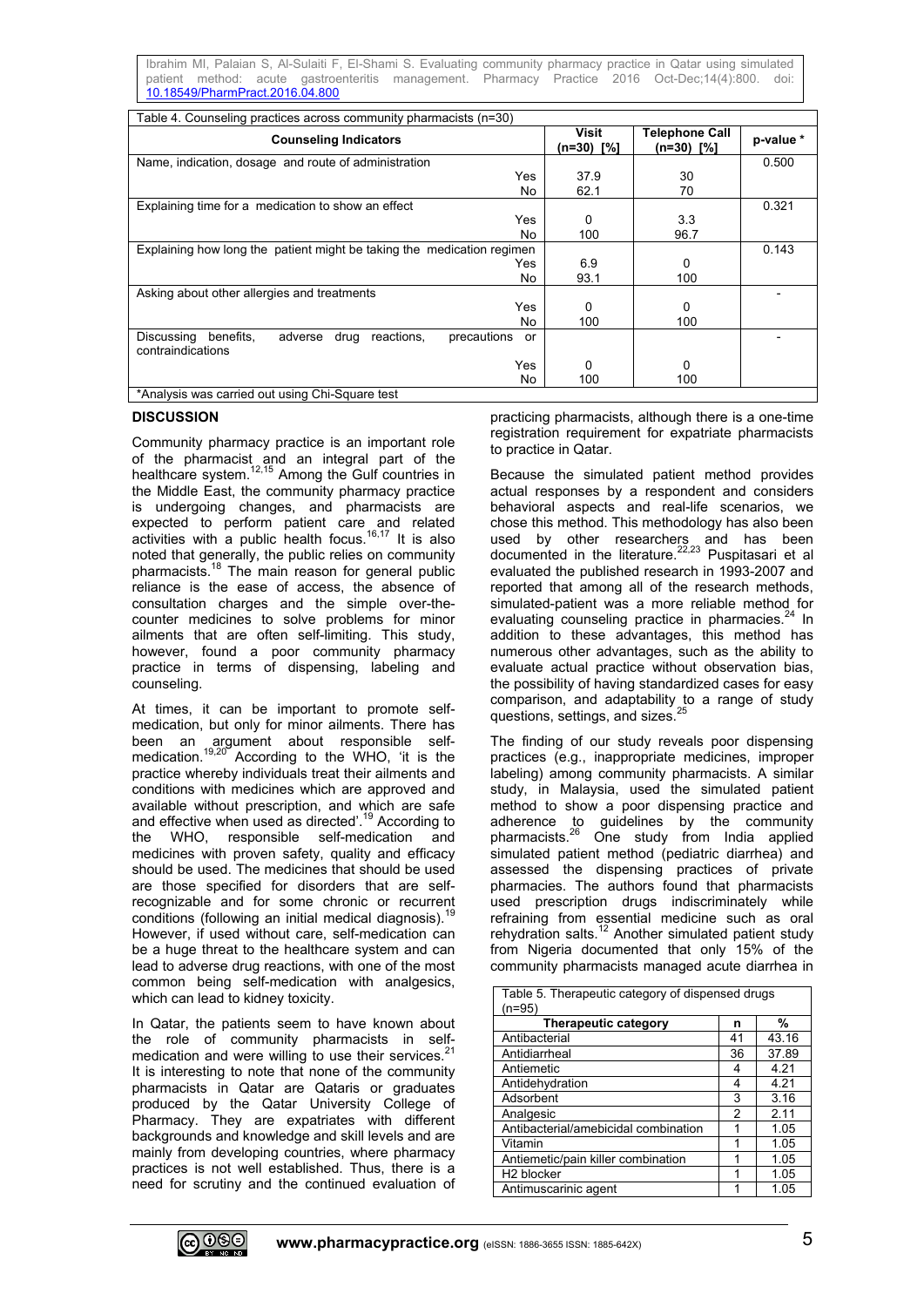Ibrahim MI, Palaian S, Al-Sulaiti F, El-Shami S. Evaluating community pharmacy practice in Qatar using simulated patient method: acute gastroenteritis management. [10.18549/PharmPract.2016.04.800](https://doi.org/10.18549/PharmPract.2016.04.800)

| Table 6. Individual drugs analyzed (n=95) |                |       |  |
|-------------------------------------------|----------------|-------|--|
| <b>Individual drugs</b>                   | n              | %     |  |
| Loperamide                                | 36             | 37.89 |  |
| Nitrofuroxazide                           | 21             | 22.11 |  |
| Metronidazole                             | 12             | 12.63 |  |
| Diloxanide+metronidazole                  | 4              | 4.21  |  |
| Oral rehydration salt                     | 4              | 4.21  |  |
| Domperidone                               | 3              | 3.16  |  |
| Nitrofuroxide                             | 2              | 2.11  |  |
| Activated charcoal                        | $\overline{2}$ | 2.11  |  |
| Tinidazole                                | $\overline{2}$ | 2.11  |  |
| Furazolidone                              | 1              | 1.05  |  |
| <b>Multivitamins</b>                      | 1              | 1.05  |  |
| Pectin+ light coal                        | 1              | 1.05  |  |
| Metoclopramide                            | 1              | 1.05  |  |
| Metoclopramide + antipyretic agent        | 1              | 1.05  |  |
| Diclofenac                                | 1              | 1.05  |  |
| Ibuprofen                                 | 1              | 1.05  |  |
| Mebaverine                                | 1              | 1.05  |  |
| Ranitidine                                | 1              | 1.05  |  |

pediatrics, as per the WHO guidelines. $^{27}$  In general, the scenario of community pharmacies in the developing world reflects poor professional practice and ethical standards.<sup>28-30</sup>

Labeling the dispensed medicines is an important responsibility of pharmacists and is often the first source of drug information for the patients. In our study, not even a single community pharmacist mentioned the name, drug strength, date of dispensing, expiration date or auxiliary labels during the dispensing process. Similarly, the duration for which the medicine should be used was mentioned only in one third of the cases. It is important for community pharmacists to do the labeling. Improper labeling can also be a cause of medication errors and can lead to the incorrect medication, dose or timing. The Institute for Safe Medication Practices standards (ISMP), a US-based nonprofit organization aiming to educate the healthcare community and consumers about safe medicine practices, also provides guidelines for designing labels for the dispensed medications in a community pharmacy.<sup>31</sup> One study from Saudi Arabia reported a good adherence level of labeling guidelines in Riyadh hospitals as per the  $ISMP.<sup>32</sup>$ 

Patient counseling is an important responsibility of community pharmacists that occurs prior to dispensing medications. According to the American Society of Health-System Pharmacists (ASHP)<br>
quidelines. the pharmacist should provide the pharmacist should provide comprehensive information on both the medications and health condition to the patients. $33$  Conversely, our research found poor counseling practices by the community pharmacists. It was observed that only one-third of the pharmacists emphasized the name, indication, dosage and route of administration. Poor patient counseling can definitely contribute to noncompliance and therapy failure. While counseling, it is important to note the possible side effects, methods for prevention and early diagnosis. However, in our study, the simulated patients received no information on side effects or allergies.

According to Barr *et al*. <sup>34</sup>, the treatment of AGE in adults should focus on preventing and treating dehydration. Oral rehydration therapy is the chosen treatment for dehydration. In patients with bloody diarrhea, antimotility agents should not be given, but<br>in patients with watery diarrhea. in patients with watery diarrhea, loperamide/simethicone may improve their symptoms. Probiotic use is preferred to shorten the duration of illnesses. Antibiotics are not recommended for adults with acute diarrhea of unknown pathology. Our findings noted the exorbitant use of the antimotility drug loperamide. Loperamide is an antimotility drug that is used in cases of acute diarrhea, and it carries significant side-effects. Additionally, upon long-term use, it can lead to dependence. Moreover, in the case of diarrhea with an infectious origin (e.g., dysentery with blood and (or) mucus), there is a possibility that the infecting organism to be retained in the gastrointestinal tract and could lead to systemic infections. We also found a high use of antibiotics. The use of antibiotics in acute gastroenteritis with viral diarrhea (as in most cases of diarrhea) is thus highly irrational. Our findings on the inappropriate dispensing of antibiotics of community pharmacists is in agreement with other findings; one study from Egypt found the improper dispensing of antibiotics by community pharmacists<sup>35</sup>, and similar findings were reported in Lebanon<sup>36</sup>, the Ivory coast<sup>37</sup> and many other countries around the world.

The time spent by the community pharmacist with patients is very important because the effectiveness of counseling improves with adequate time spent and because reinforcement and feedback require time. Time can be a potential barrier to patient  $\frac{38}{10}$  In our study, the community pharmacists took approximately 2-3 minutes to provide counseling, which is very short, in our opinion. It has been documented in the literature that the time taken by the pharmacists during correct counseling is much longer than this.<sup>39</sup>

## **Strengths and limitations of the study**

In general, the simulated patient method is easy and effective for studying behavior and real practices; it reduces observation bias. In middleeastern pharmacy settings, few studies have used this method. In this study, each pharmacy was visited and tested twice by the simulated patients, and this step could confirm and validate the behavior and practices of pharmacists.

| Table 7. Duration of interaction, number and cost of medicines                            |                             |                       |          |
|-------------------------------------------------------------------------------------------|-----------------------------|-----------------------|----------|
| Item                                                                                      | <b>Type of intervention</b> |                       |          |
|                                                                                           | Visit ( $n=30$ )            | Telephone call (n=30) | p-value* |
| Duration of interaction in minutes<br>(Median, IQR)                                       | $2.0(2.0-5.0)$              | $2.0(1.0-4.0)$        | 0.770    |
| Number of medicines<br>(Median, IQR)                                                      | $1(1-2)$                    | $1(1-2)$              | 0.831    |
| Total cost per prescription in Qatari<br>Riyals** (Median, IQR)                           | 20.00 (7.00-37.00)          | 19.25 (7.00-28.50)    | 0.536    |
| Note: * Analysis was carried out using Mann-Whitney test.<br>** 1 Qatari Rival = USD 0.27 |                             |                       |          |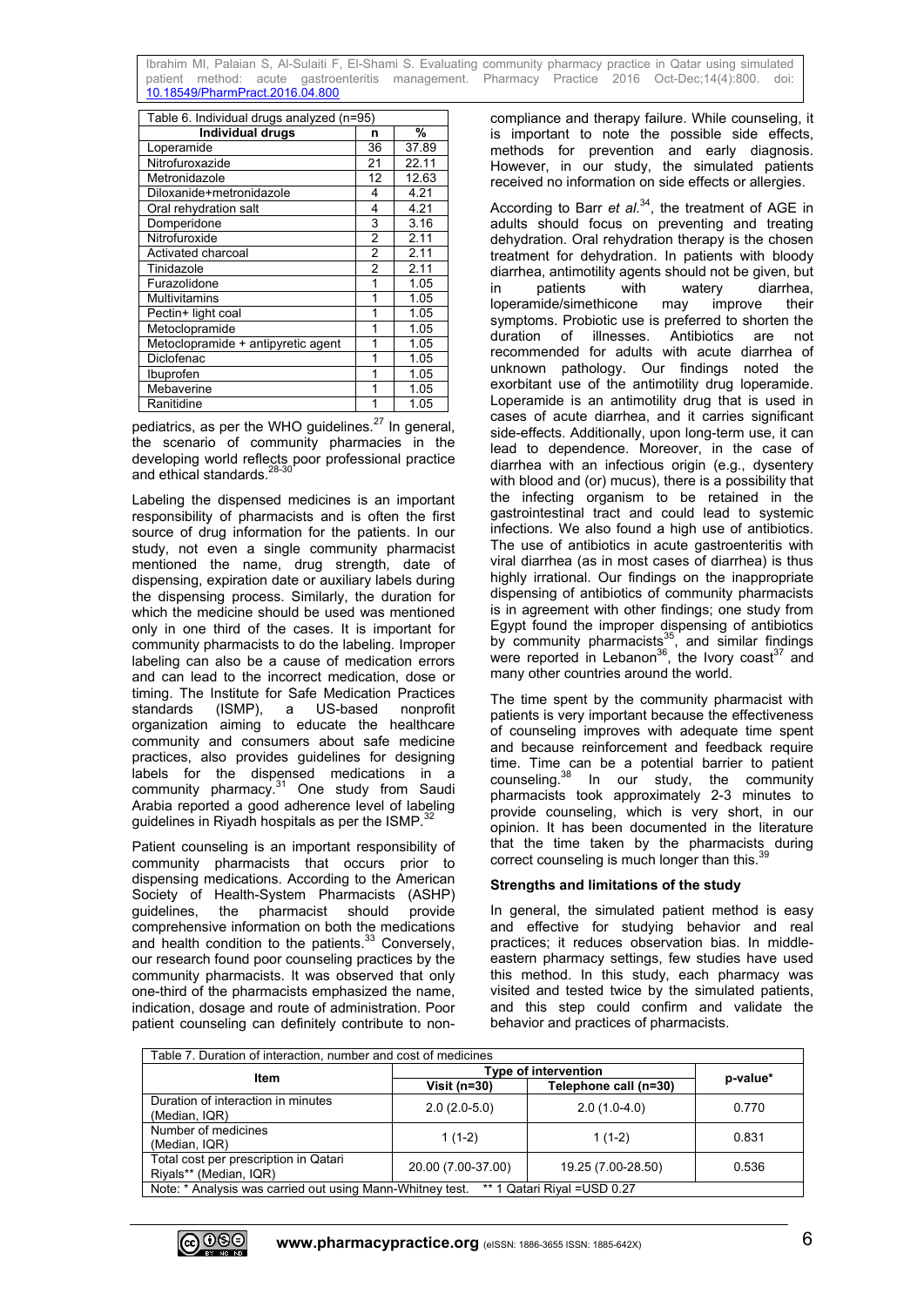Ibrahim MI, Palaian S, Al-Sulaiti F, El-Shami S. Evaluating community pharmacy practice in Qatar using simulated patient method: acute gastroenteritis management. Pharmacy Practice 2016 Oct-Dec;14(4):800. doi: patient method: acute gastroenteritis management. [10.18549/PharmPract.2016.04.800](https://doi.org/10.18549/PharmPract.2016.04.800)

The sample size is small, and Qatar is a small country; therefore, the findings might not be able to be generalized to other countries. We did not determine whether the simulated patients visited and interacted with the same pharmacist, but we attempted to reduce this potential bias by requesting that the simulated patients visit the pharmacy at the same time of day, e.g., morning or afternoon. In addition, the results may have reflected a specific scenario because the simulated patients insisted on a particular medication. Thus, it may be difficult to extrapolate the findings to the entire pharmacy practice of community pharmacists in Qatar.

#### **Implication for practice**

The findings of the study recommend the need for a minimum standard of practice (policy and practice) and mandatory continuing education programs for community pharmacists. More research is also needed in this area to obtain more in-depth information on the dispensing practices of community pharmacists.

## **CONCLUSIONS**

This study explored the regular dispensing practice of community pharmacists in Qatar. The findings revealed a suboptimal dispensing practice that involved less time spent with the patients and the overuse of antidiarrheals and antimicrobials. The patients were also provided with limited information on the usage of medications and their safe use. The overall practice was below expectation.

## **ACKNOWLEDGEMENTS**

The authors acknowledge the community pharmacists who provided their response for the research.

## **CONFLICT OF INTEREST**

The authors declare that there are no conflicts of interests.

Funding: This research has been funded by Qatar University student research grant (Grant No.: QUST‐CPHFALL‐12/13‐2).

## **References**

- 1. WHO. The role of the pharmacist in the health care system. Report of a WHO Consultative Group New Delhi, India, 13- 16 December 1988. World Health Organization, 1994. Available at:
- <http://apps.who.int/medicinedocs/pdf/h2995e/h2995e.pdf>(accessed 29 March 2016).
- 2. Laliberté MC, Perreault S, Damestoy N, Lalonde L. Ideal and actual involvement of community pharmacists in health promotion and prevention: a cross-sectional study in Quebec, Canada. BMC Public Health. 2012;12:192. doi: [10.1186/1471-2458-12-192](https://doi.org/10.1186/1471-2458-12-192)
- 3. National Health Strategy 2011-2016. 2014 General Secretariat, Supreme Council of Health. Available at <http://www.nhsq.info/app/media/1541> (accessed 29 March 2016).
- 4. Nga do TT, Chuc NT, Hoa NP, Hoa NQ, Nguyen NT, Loan HT, Toan TK, Phuc HD, Horby P, Van Yen N, Van Kinh N, Wertheim HF. Antibiotic sales in rural and urban pharmacies in northern Vietnam: an observational study. BMC Pharmacol Toxicol. 2014;15:6. doi[: 10.1186/2050-6511-15-6](https://doi.org/10.1186/2050-6511-15-6)
- 5. Kotwani A, Wattal C, Joshi PC, Holloway K. Irrational use of antibiotics and role of the pharmacist: an insight from a qualitative study in New Delhi, India. J Clin Pharm Ther. 2012;37(3):308-312. doi: [10.1111/j.1365-2710.2011.01293.x](https://doi.org/10.1111/j.1365-2710.2011.01293.x)
- 6. Gastelurrutia MA, Larrañaga B, Garay A, Echeveste Fde A, Fernandez-Llimos F. Impact of a program to reduce the dispensing of antibiotics without a prescription in Spain. Pharm Pract (Granada). 2013;11(4):185-190.
- 7. Kheir N, Fahey M. Pharmacy practice in Qatar: challenges and opportunities. South Med Rev. 2011;4(2):92-96. doi: [10.5655/smr.v4i2.1007](https://doi.org/10.5655/smr.v4i2.1007)
- 8. El Hajj MS, Salem S, Mansoor H . Public's attitudes towards community pharmacy in Qatar: a pilot study. Patient Prefer Adherence. 2011;5:405-422. doi: [10.2147/PPA.S22117](https://doi.org/10.2147/PPA.S22117)
- 9. Viral gastroenteritis. Medline Plus. US National Library of Medicine. Available at: <https://www.nlm.nih.gov/medlineplus/ency/article/000252.htm> (accessed 28 October 2015).
- 10. Tablang MVF, Wu GY. Viral gasteroenteritis. Available at:<http://emedicine.medscape.com/article/176515-overview> (accessed 28 October 2015).
- 11. Qatar National Vision [http://www.qu.edu.qa/pharmacy/components/upcoming\\_events\\_material/Qatar\\_National\\_Vision\\_2030.pdf](http://www.qu.edu.qa/pharmacy/components/upcoming_events_material/Qatar_National_Vision_2030.pdf) (accessed 28 March 2016).
- 12. Diwan V, Sabde YD, Byström E, De Costa A. Treatment of pediatric diarrhea: a simulated client study at private pharmacies of Ujjain, Madhya Pradesh, India. J Infect Dev Ctries. 2015;9(5):505-511. doi: [10.3855/jidc.5694](https://doi.org/10.3855/jidc.5694)
- 13. da Rocha CE, Bispo ML, dos Santos AC, Mesquita AR, Brito GC, de Lyra DP Jr. Assessment of community pharmacists' counseling practices with simulated patients who have minor illness: a pilot study. Simul Healthc. 2015;10(4):227-238. doi: [10.1097/SIH.0000000000000100](https://doi.org/10.1097/SIH.0000000000000100)
- 14. Watson MC, Skelton JR, Bond CM, Croft P, Wiskin CM, Grimshaw JM, Mollison J. Simulated patients in the community pharmacy setting. Using simulated patients to measure practice in the community pharmacy setting. Pharm World Sci. 2004;26(1):32-37.
- 15. Teinilä T, Halmepuro-Jaatinen S, Yritys K, Manni K, Airaksinen M. Adapting the US Institute for Safe Medication Practices' medication safety self-assessment tool for community pharmacies in Finland. Int J Pharm Pract. 2012;20(1):15-24. doi[: 10.1111/j.2042-7174.2011.00158.x](https://doi.org/10.1111/j.2042-7174.2011.00158.x)
- 16. Dameh M. Pharmacy in the United Arab Emirates. South Med Rev. 2009;2(1):15-18.